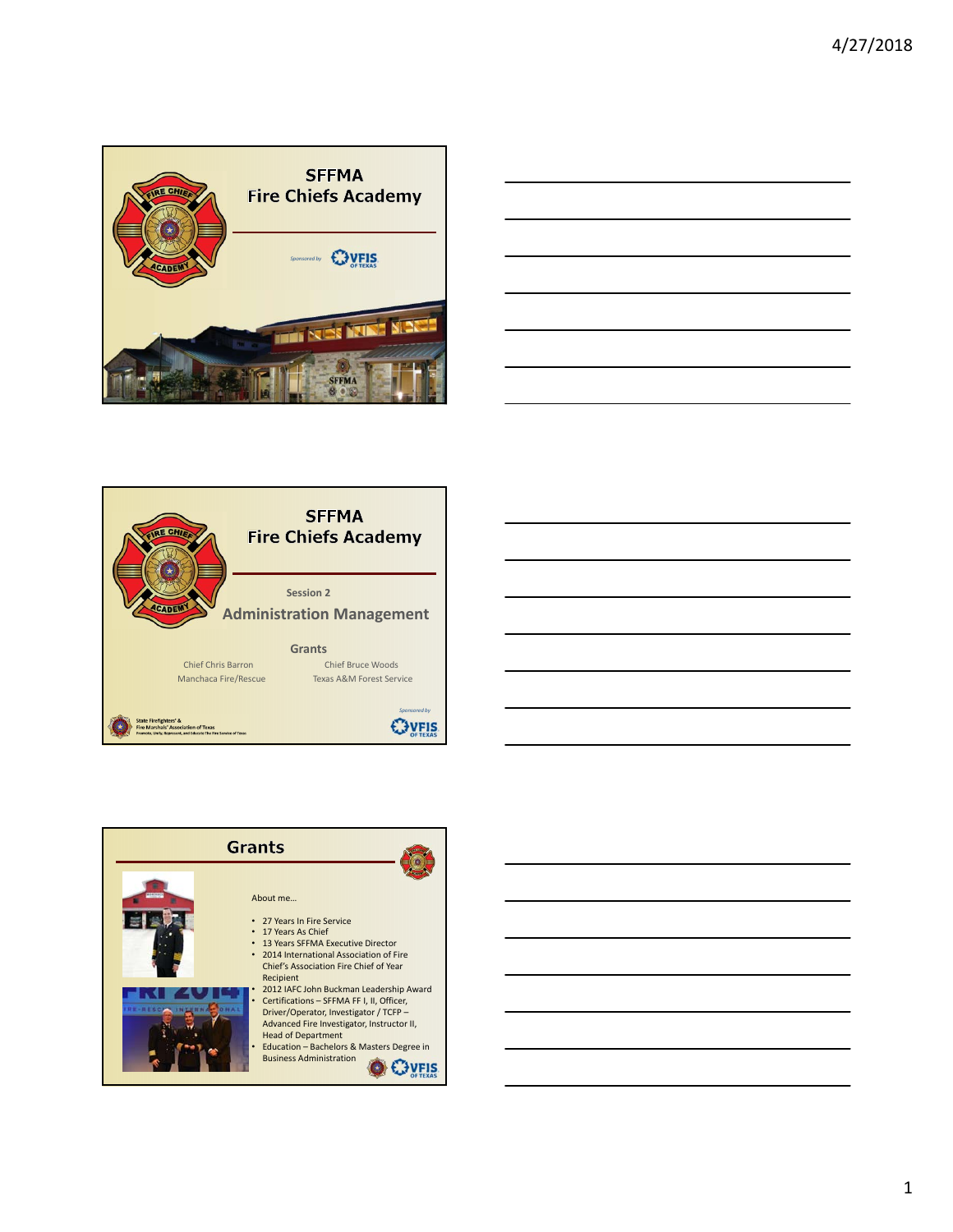### • **What's available?**

\$34.5mil

- Department of Homeland Security • AFG – Assistance to Firefighters Grant ‐ \$345mil
	- SAFER Staffing for Adequate Fire and Emergency Response Grants ‐ \$345mil
	- Fire Prevention and Safety Grants ‐
	- Fire Station Construction Grant (no longer offered)



T E X A S<br>FOREST SERVICE

**EXPLIS** 

# **Grants**

- **Texas A&M Forest Service**
	- Rural Volunteer Fire Dept. Assistance Program (HB2604)‐ \$17million per year
	- Rural VFD Insurance Program (HB3667)
	- Fire Department Motor Vehicle Self Insurance Program



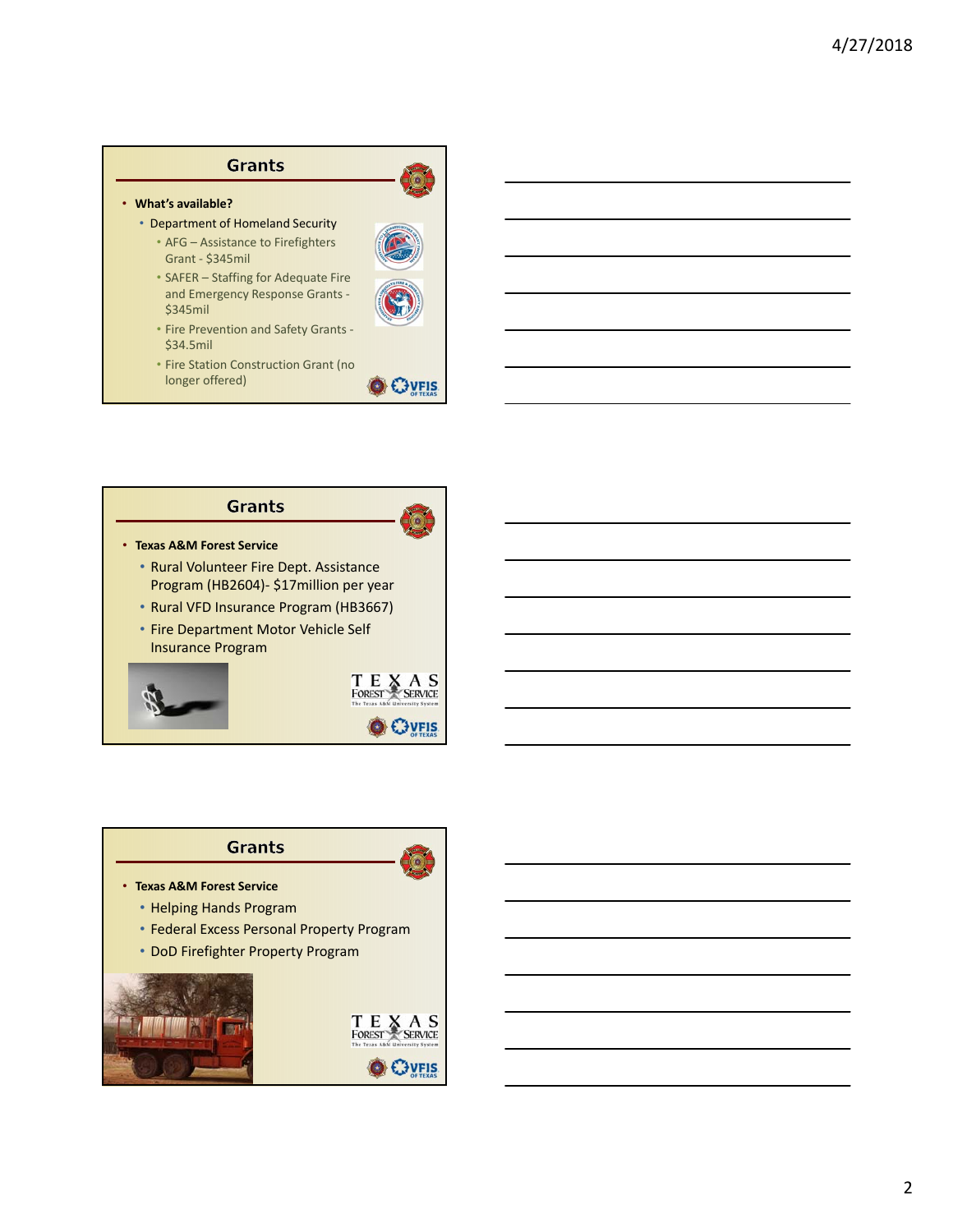

#### **Community Facilities Direct Loan & Grant Program**

• This program provides affordable funding to develop essential community facilities in rural areas. An essential community facility is defined as a facility that provides an essential service to the local community for the orderly development of the community in a primarily rural area, and does not include private, commercial or business undertakings.

#### **Funding for:**

• Public safety services such as fire departments, police stations, prisons, police vehicles, fire trucks, public works vehicles or equipment

### **Grants**



- **Department of Health and Human Services** • Grants for EMS supplies, AEDs, Radios
- **Texas Rural/Frontier EMS Funding through TX DOT**
	- Initial EMS training
	- Refresher Training
	- Continuing Education



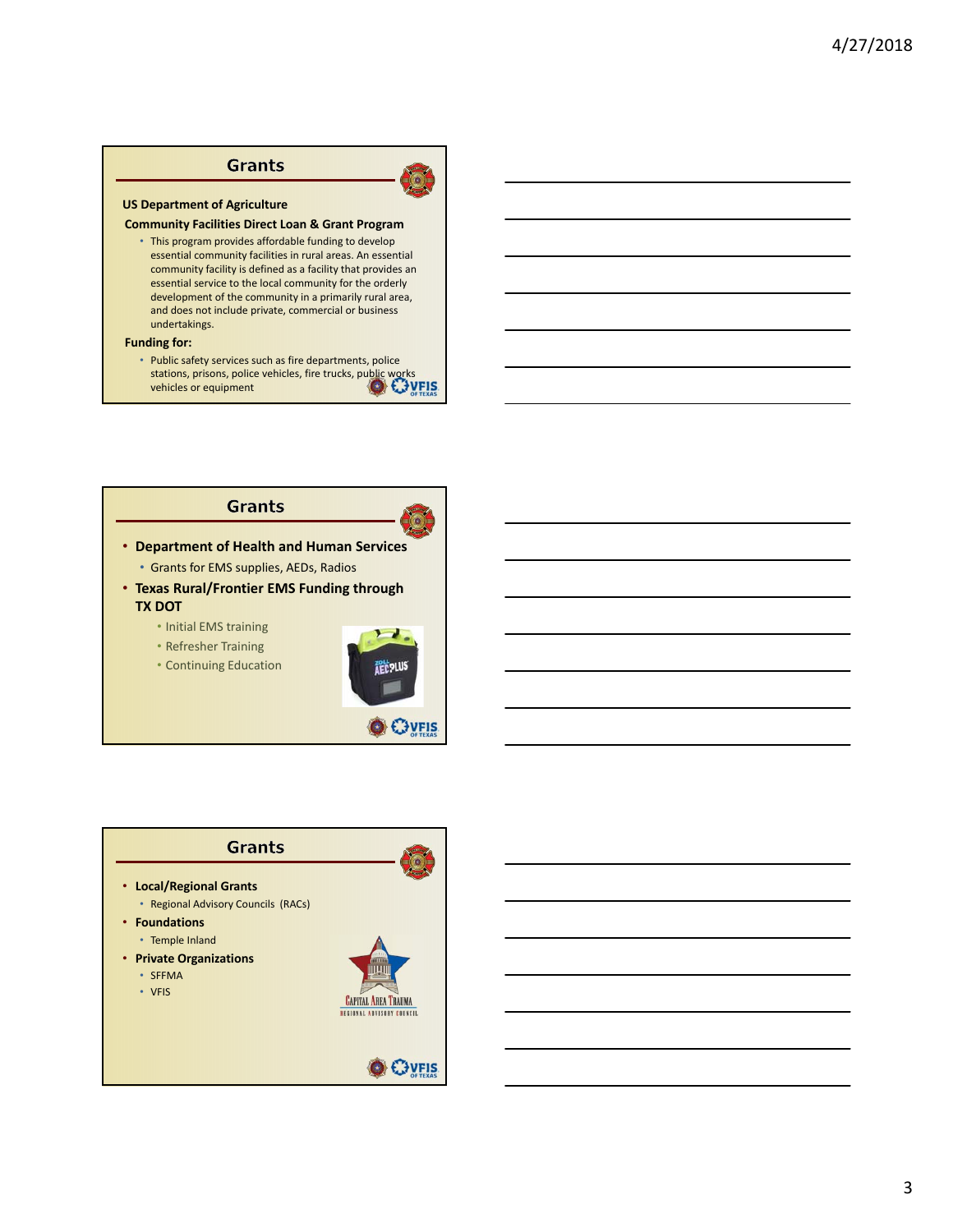



- **How do we get the funds?**
	- Application
		- State of Texas Charter number
		- Federal Tax Identification Number (TIN)
		- Response area boundaries
		- DUNS number
		- Bank account information
		- Annual reports/Registration in SAM.gov (system for award management)
		- W‐9



# **Grants Parts of the Grant**

• Essential info



- Projects
	- Who is administering the grant?
- Narratives
	- Partnerships?
	- Target Audience (High Risk Audiences)